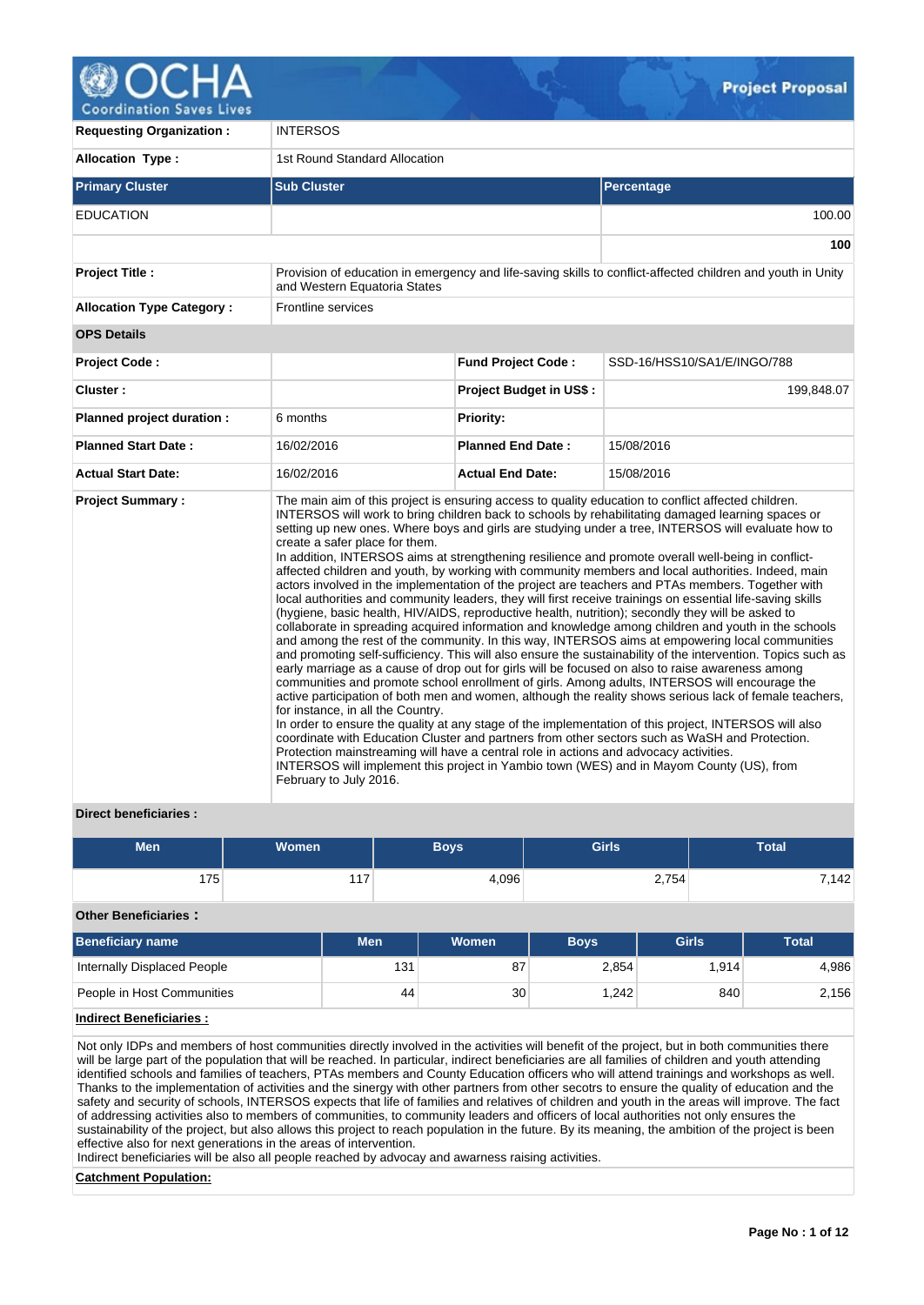Training are addressed to identified schools and teachers or PTAs members. However, while planning this project, INTERSOS has considered the possibility of involving also teachers and community members coming from other schools and areas. Trainings and other activities will be opened to all those people who will show an interest in participating. INTERSOS expects that advocacy and awareness raising activities will allow community members from different areas to come closer to the world of the school and education.

### **Link with allocation strategy :**

In the framework of the overall INTERSOS Education Program for the Strategic Response Plan 2016, scored as high priority for the Education Cluster, the present EiE project in Mayom County (Unity) and Yambio town (Western Equatoria State) aims at increasing the access of conflict-affected children and young people to protective learning spaces and quality education specifically in these two areas of South Sudan where education gaps and needs are greatest. Mayom is referred as area of high needs in the Humanitarian Needs Overview, while due to recent conflicts since October 2015 between SPLA and "Arrow Boys", tens of thousands of IDPs were displaced inside Western Equatoria; because of this recent displacement, boys and girls of Western Equatoria were also included as target population for Education Cluster's strategy.

Since life-saving messages find in the education the best place where to be rooted, INTERSOS will address the identified needs and achieve the expected outcomes through an intervention strategy which includes several components: rehabilitation of learning spaces, provision of education supplies, support to local authorities, trainings for teachers and PTAs members, community awareness. This proposal also capitalizes the opportunities offered by the dry season, in line with the Fund's Strategic Objectives. Through a multisectorial and holistic approach, this project aims at ensuring the most effective and integrated services.

## **Sub-Grants to Implementing Partners :**

| <b>Partner Name</b>                                   | <b>Partner Type</b> | <b>Budget in US\$</b> |
|-------------------------------------------------------|---------------------|-----------------------|
|                                                       |                     |                       |
| Other funding secured for the same project (to date): |                     |                       |

**Other Funding Source Other Funding Amount**

### **Organization focal point :**

| <b>Name</b>          | <b>Title</b>                              | <b>Email</b>                     | <b>Phone</b>  |
|----------------------|-------------------------------------------|----------------------------------|---------------|
|                      |                                           |                                  |               |
| Kalim UI Masih       | <b>Head of Mission</b>                    | south.sudan@intersos.org         | +211923133819 |
| Anna Carmella Babini | <b>Education Programme</b><br>Coordinator | edu.ces.south.sudan@intersos.org | +211914451499 |

### **BACKGROUND**

## **1. Humanitarian context analysis**

Clashes in Unity State since April 2015 have displaced thousands of people and severely limited access for aid agencies. In some locations, already precarious food insecurity was compounded by the fighting. Killings, rapes, abductions and family separation were reported. Basic services infrastructure was damaged or destroyed.

MAYOM County is under government sources' control. According to Chairman of Town Council, there are 25.000 people living in the town and vicinity, 120,000 people in the county.

Currently, there are no fighting reported in the area of MAYOM; however, ongoing tensions between MAYOM County and ABIEMNOM, make the security situation still unstable in the north of the County. The road from MAYOM to the north, through ABIEMNOM in direction of Sudan is dangerous. Attacks on cars conducted by military groups and attacks on convoys transporting goods from Sudan to MAYOM were reported at the end of last year (28.12.2015, Security Joint Assessment). Also for this reason road is patrolled by 3rd and 4th SPLA Division, in collaboration with SSLA and different military units. In Mayom Town there are 47 schools operating with estimated enrollment of 38000 children. However, they are not enough: 13.720 children still don't have access to education, because of fighting and/or displacement which have led to the interruption of education. In the areas of the County where education program has resisted, the quality of teaching has been deteriorated due to missed opportunities to train teachers and their non-satisfaction because of low salaries.

Overall, interruption of education will have direct effect to psychosocial status of conflict-affected children and youth. It will also have long term consequences for the stability and development of the South Sudan as a consequence of lack of healthy stimulation of cognitive and psychosocial development of children and youth. Furthermore, education crisis risks to fuel new conflicts, also considering the high risk for out-of-school adolescents to join armed groups or vigilante activities within IDPs settlements.

Unity State is one of most affected areas by the crisis in South Sudan and is scored at maximum level of humanitarian needs (HNO 2016) taking in account rates of mortality, morbidity, vulnerability and including the number of missing children.

Another State in the list of humanitarian priorities is Western Equatoria. The difference with most of the States of South Sudan, before the recent upsets in September 2015, Western Equatoria was a stable place. Local government was developing infrastructures and services. From Education sector point of view, schools were there and also teachers under Government payroll. Fighting which erupted in October 2015 caused insecurity in all the State with many people obliged to flee their land. As a consequence of recent violent episodes, also many children have displaced and children who have remained are exposed to insecurity. Learning spaces under the trees, which were so usual in this area of South Sudan, are not safe both for children and for teachers. Humanitarians who participated in IRNA on Oct 27 to 30 in Mundri East and West counties estimated that there are at least 50,000 IDPs in the two counties.

Insecurity in Yambio and other areas in Western Equatoria continue since the armed conflict is ongoing. The conflict has left many IDPs in WES scattered in many areas of the state, with large numbers currently displaced in Ezo, Tambura, Nzara and around Yambio town, Mundri, Maridi and Source Yubu. Most IDPs are integrated with host communities, which lack of facilities and resources to satisfy all the population.

### **2. Needs assessment**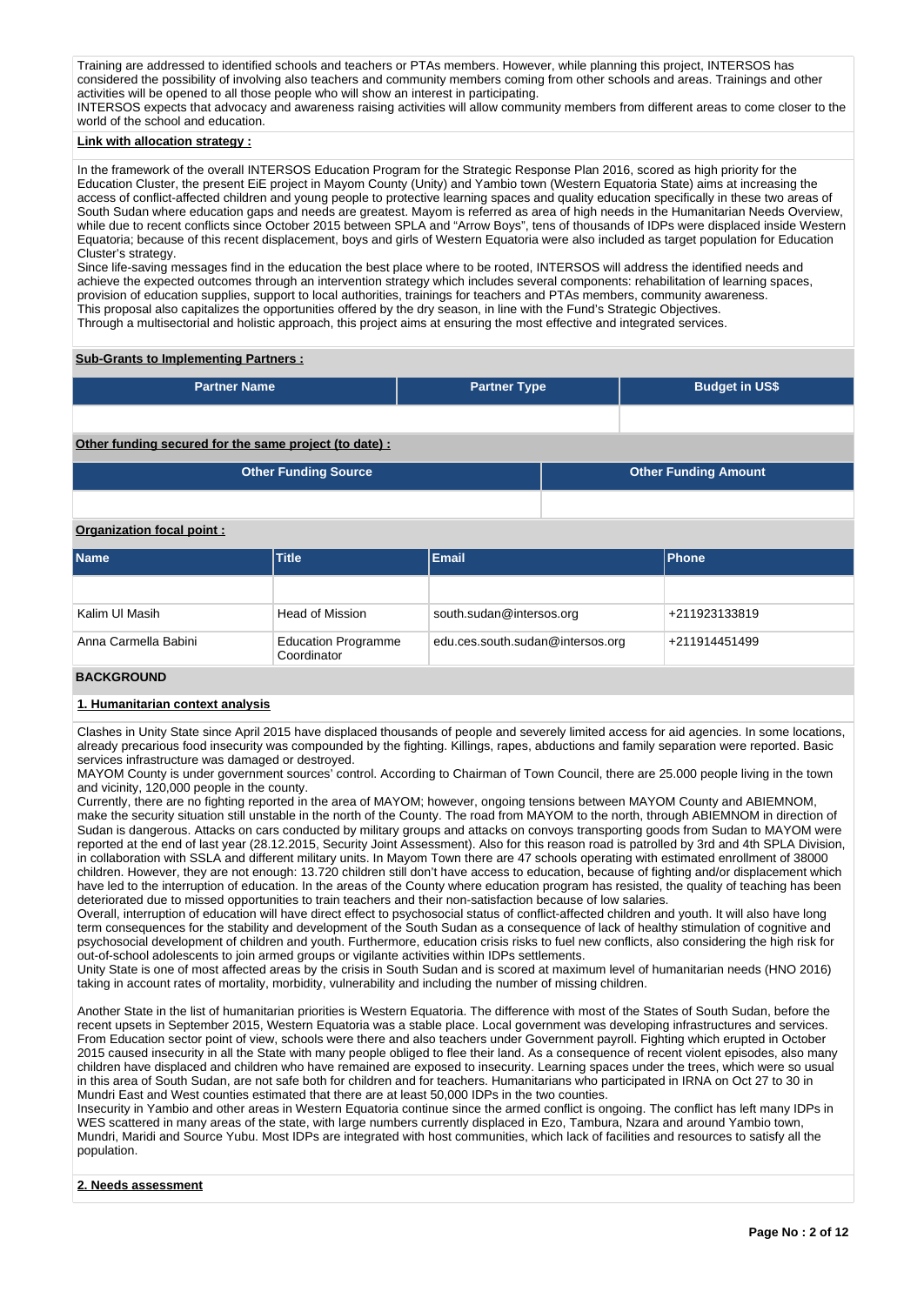With a base in Yambio town, INTERSOS has been working in Western Equatoria since 2009.Thanks to its long presence in this State, INTERSOS is able to identify challenges and needs of population of this area in different sectors.

For education, the first need for children is represented by safe and secure learning spaces. Most of the children are learning under trees, where schools existthey need to be rehabilitated. Secondly, children and teachers need school supplies. Teachers in this area are present and prepared. Teachers are on government payroll and attended trainings in the past. However, local authorities are requesting support to motivate them with new trainings which will contribute to,improve the quality of education in the State.

According to an interagency assessment conducted in December 2015, school-aged children were not attending school because families had sent them to rural areas for safety. Due to recent episodes of armed violence, many children have been relocated to rural areas, with their families or alone. Next to an advocacy action among the community, it is urgent to set up secure learning spaces in order to get boys and girls back to learning. Before starting all activities listed in this project, INTERSOS will conduct a new assessment following INEE minimum standard framework and guidelines received by South Sudan Education Cluster.

INTERSOS has been working in Unity State as well and has assisted also here to the relocation of boys and girls which has resulted in the lack of the opportunity to attend schools. Also in this State, the relocation has led to the loss of school materials for learners and teachers. In this area, permanent learning spaces are there and with due rehabilitation they can still ensure safe and secure rooms for children and teachers who are currently not attending schools due to insecurity. Fighting and displacement have been the main drivers leading to interruption of education and lack of protection for the 3-18 years old.

According to the Education Cluster, where education activities have continued the quality of teaching deteriorated due to missed opportunities to train teachers and because it has become challengingto pay teachers' salaries regularly. The needs assessment conducted by INTERSOS is supported by partners assessments conducted in 2015.

According to the most recent IRNA (February 2015) conducted in Mayom County schools lacked scholastic materials, volunteer teachers lack of teaching skills, schools seriously damaged, lack of engagement of communities for schools activities.

In October 2015 an assessment has been conducted by education partners to collect data in the schools of Mayom County: 26 schools were closed due to the crises, 20 schools destroyed and 8 schools occupied by armed forces. The number estimated to be out of the school at was 13720.

Also in Mayom County, before starting all activities listed in this project, INTERSOS will conduct a new assessment following INEE minimum standard framework and guidelines received by South Sudan Education Cluster.

In both locations psychosocial support is needed for conflict-affected children and youth, who have experienced or witnessed severe violence, losses and incidents in the recent conflict. It is necessary to strengthen their resilience capacity by providing life skills to minimize immediate and future threats.

## **3. Description Of Beneficiaries**

Direct beneficiaries of this project are conflict-affected children and youth in Yambio town (1938 boys and 1422 girls) and Mayom County (2158 boys and 1332 girls). Direct beneficiaries are also teachers, parents, community leaders and local authorities. (292 people, 40% women).

INTERSOS will focus on girls and women as vulnerable groups, trying to ensure equal opportunity of participation in community life Although INTERSOS is targeting the 40% or 50% of girls and women depending on the activity, at present girls and women' participation in community life is hardly reaching the 20%. However, INTERSOS will at least do its best to encourage inclusion of girls as students and women as teachers.

Both in Yambio and Mayom County, the populations comprises IDPs and host communities (very small percentage of returnees). Indirect beneficiaries are all members of communities who will receive support from INTERSOS indirectly through activities addressed to children and youth, teachers and PTAs. Communities will be also involved during awareness raising campaigns. Local authorities, in particular from State and County Education Departments, will be among the main direct beneficiaries and stakeholders.

## **4. Grant Request Justification**

The grant request is justified by the high and constantly increasing number of IDPs both in Yambio Town and in Mayom County. INTERSOS has been serving as State Focal Point for the Education Cluster in Unity State and State Focal Point for WASH in Western Equatoria State. , The long and sustained presencein Western Equatoria in these two sectors has given INTERSOS the opportunity to deepen the knowledge of the needs of the population and suggest rational strategies to enhance the resilience capacity of the beneficiaries.

. Both in Yambio and in Mayom due to ongoing insecurity, INTERSOS has identified the need of rehabilitating or setting up secure learning spaces for conflict-affected children and youth. Already existing learning spaces lack school materials for pupils and teachers. Both Yambio and Mayom are characterized by the lack of presence of Education agencies which can help local institutions with strengthening quality of education.

INTERSOS Education in Emergencies Programme counts on expert staff on the field. The Organization has longstanding experience in Education in Emergencies, in particular, in conducting training for teachers and PTAs. Implementing this project represents the possibility of responding to the assessed lack of communities' engagement. Engaging authorities and strengthening their role will lead to encouraging development and building longer-term resilience and expanding basic services as well. In addition, with this initiative INTERSOS will provide the opportunity for psychosocial support tools and school management skills to teachers and PTAs, responding to the need of supporting all community members. Finally, in order to offer valid and effective trainings, INTERSOS will take advantage of the collaboration with other sectors such as WaSH and Protection and put in place monitoring and evaluation tools.

## **5. Complementarity**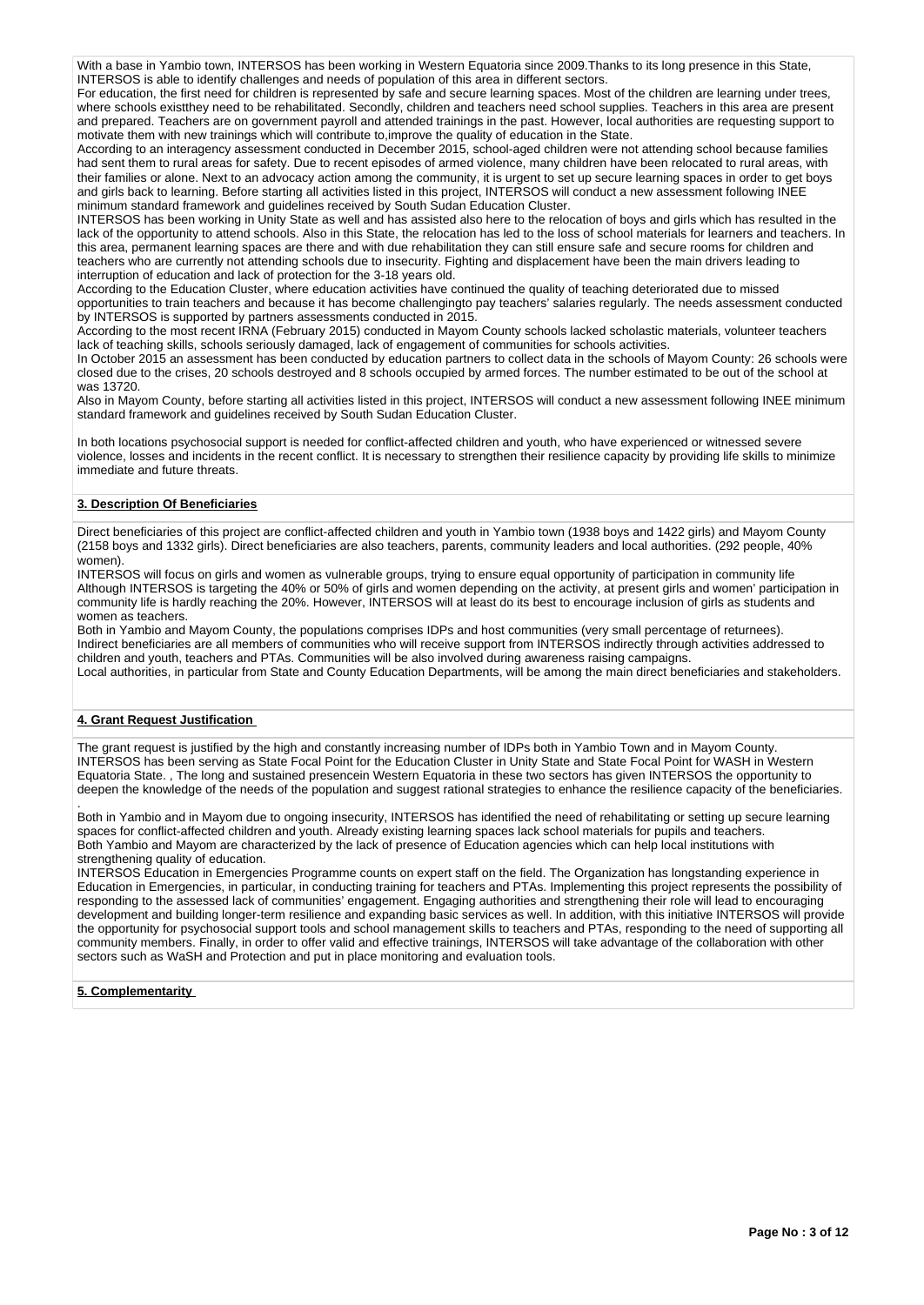The proposed project will be implemented in an environment that is well known by INTERSOS through the past and ongoing operations and collaboration with other partners in the field. It is intended to complement INTERSOS existing emergency intervention in both Unity State and Western Equatoria State that are funded by UNICEF.

In addition to Education activities, INTERSOS in Western Equatoria State is currently implementing the following WaSH project: in partnership with UNICEF.

Through its long-lasting presence in Yambio and its privileged coordinating role of State Focal Point for Education in Emergencies in Unity State, INTERSOS managed to build strong relations with the other humanitarian actors, stakeholders and communities present on the ground, allowing thus to guarantee the full complementary of the intervention with those already on-going, maximizing the impact of the response.

If approved, this project will guarantee coherence with the ongoing response on the field and with the Education National Cluster response and plan, while strengthening the impact on the whole population of the area targeted by INTERSOS program.

Furthermore, having multi-sectoral approach in Yambio will allow the the provision of services to the populations in need and at the same time, to optimize the operational and logistical cost linked to the action.

Also in Mayom INTERSOS will collaborate with all stakeholders such as County Education personnel and partners from the same and other sectors such as WaSH, Protection, Health, aiming at strengthening relations in favor of children and adult beneficiaries.

## **LOGICAL FRAMEWORK**

### **Overall project objective**

The project aims to increase access of children and young people to safe, child-friendly and protective learning spaces and to provide holistic and quality education in Unity and Western Equatoria States.

### **EDUCATION**

| <b>Cluster objectives</b>                                                                                                                                                 | <b>Strategic Response Plan (SRP) objectives</b>                                                                   | <b>Percentage of activities</b> |
|---------------------------------------------------------------------------------------------------------------------------------------------------------------------------|-------------------------------------------------------------------------------------------------------------------|---------------------------------|
| CO1: Conflict-affected children and young<br>people are protected through access to safe<br>and secure learning environments                                              | HRP 2016 SO1: Save lives and alleviate<br>suffering through safe access to services and<br>resources with dignity | 50                              |
| CO3: Immediate and future threats are<br>prevented and minimized through the<br>provision of life-saving education to children<br>and young people affected by the crisis | HRP 2016 SO2: Ensure communities are<br>protected, capable and prepared to cope with<br>significant threats       | 50                              |

**Contribution to Cluster/Sector Objectives :** The implementation of this project will allow the improvement of schools and learning spaces in terms of security and safety. Rehabilitating or setting up TLS and infrastructures will contribute to facilitate the access to safe and secure learning environment. The number of boys and girls enrolled and attending schools will increase. Through the organization of training for teachers, PTAs, and other main members of the community, also the quality of education will improve.

Life skills and PSS trainings will contribute to prevent and minimize immediate and future threats.

#### **Outcome 1**

Increased access of conflict-affected children and young people to safe and secure, child-friendly and well-managed learning spaces.

## **Output 1.1**

### **Description**

6850 conflict-affected children and young people have access to safe and secure learning spaces.

### **Assumptions & Risks**

Due to the ongoing conflict and unsecure environment, it will be difficult to ensure a constant presence of teachers and pupils at school. Teachers and students could renounce to go to school for their own safety, with high level of absenteeism. For the same reasons setting up works could take more time

### **Activities**

#### **Activity 1.1.1**

Carry out rapid assessments and monitor schools in terms of facilities and teaching activities

### **Activity 1.1.2**

Rehabilitate or improve identified schools or set up new TLS, including gender segregated WASH facilities in collaboration with WASH sector

### **Activity 1.1.3**

Carry out sensitization campaigns in the community to encourage education and school enrollment with focus on girl education and promote learning spaces as zones of peace in collaboration with PTAs and local authorities and national and International NGOs

### **Activity 1.1.4**

Recruitment of EiE volunteers in Mayom County, training in child-centered teaching skills and monitoring of their activities in compliance with Cluster guidelines and South Sudan Teacher Code of Conduct

## **Activity 1.1.5**  Provision of learning, teaching and life skills materials

## **Activity 1.1.6**

Monitoring of enrollment of boys and girls

#### **Activity 1.1.7**

Monitoring of attendance of boys and girls

### **Activity 1.1.8**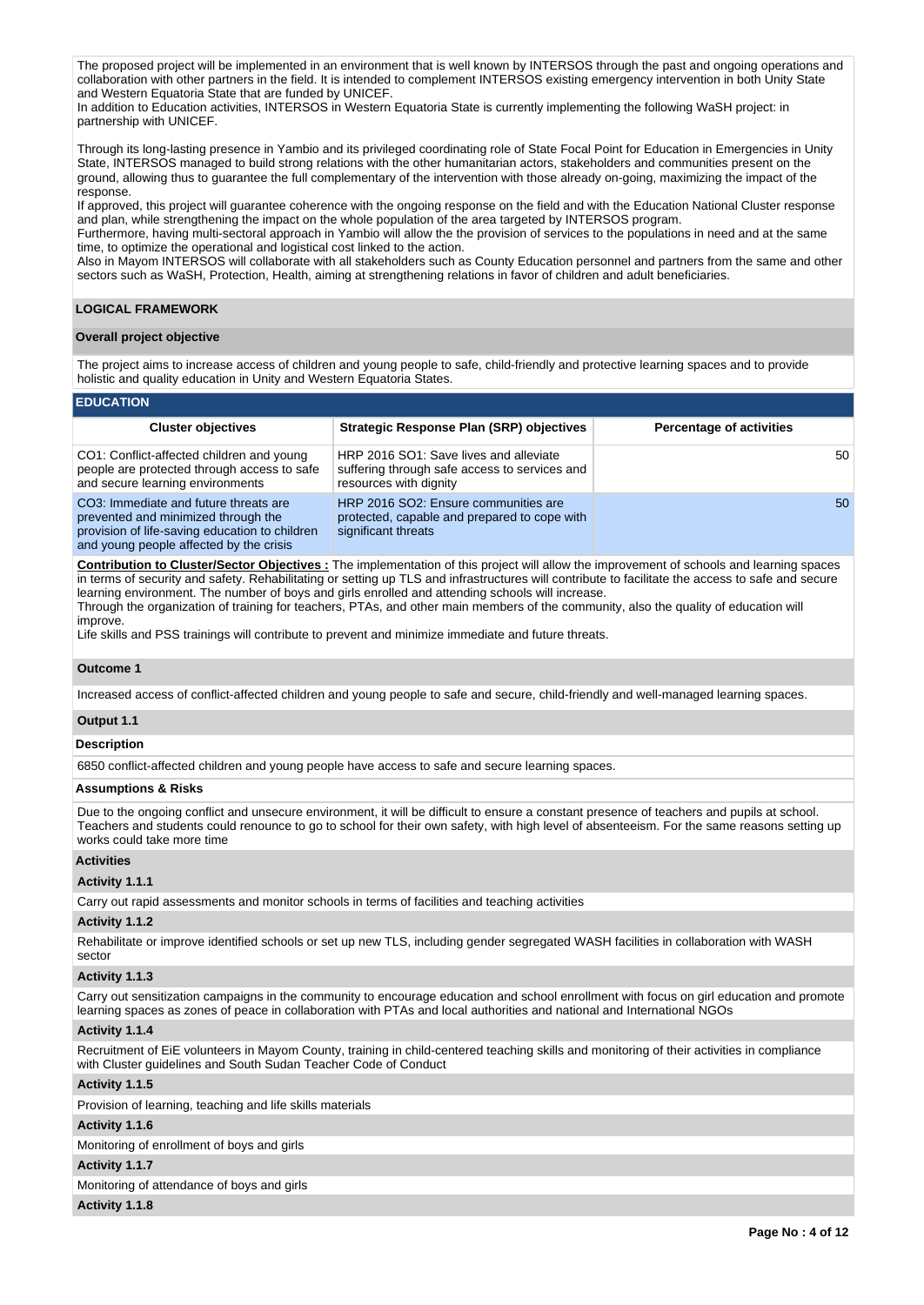Disitrbuion of EiE materials procured by INTERSOS (to start the project)

## **Indicators**

| <b>Indicators</b>                                                                                   |                                                                             |                                                                                                                                                                                                                                                 |            |                                |             |                   |                     |  |  |  |
|-----------------------------------------------------------------------------------------------------|-----------------------------------------------------------------------------|-------------------------------------------------------------------------------------------------------------------------------------------------------------------------------------------------------------------------------------------------|------------|--------------------------------|-------------|-------------------|---------------------|--|--|--|
|                                                                                                     |                                                                             |                                                                                                                                                                                                                                                 |            | <b>End cycle beneficiaries</b> |             |                   | <b>End</b><br>cycle |  |  |  |
| Code                                                                                                | <b>Cluster</b>                                                              | <b>Indicator</b>                                                                                                                                                                                                                                | <b>Men</b> | Women                          | <b>Boys</b> | <b>Girls</b>      | <b>Target</b>       |  |  |  |
| Indicator 1.1.1                                                                                     | <b>EDUCATION</b>                                                            | Frontline # of TLSs secured                                                                                                                                                                                                                     |            |                                |             |                   | 8                   |  |  |  |
|                                                                                                     | <b>Means of Verification</b> : technical survey report, pictures            |                                                                                                                                                                                                                                                 |            |                                |             |                   |                     |  |  |  |
| Indicator 1.1.2                                                                                     | <b>EDUCATION</b>                                                            | Frontline # of Temporary Learning<br>Spaces/classrooms rehabilitated                                                                                                                                                                            |            |                                |             |                   | 4                   |  |  |  |
| <b>Means of Verification</b> : Engineer technical survey, assessment reports with pictures          |                                                                             |                                                                                                                                                                                                                                                 |            |                                |             |                   |                     |  |  |  |
| Indicator 1.1.3                                                                                     | <b>EDUCATION</b>                                                            | Frontline # of sensitization and community<br>mobilization sessions conducted on the<br>importance of girls education and GBV                                                                                                                   |            |                                |             | 6                 |                     |  |  |  |
| Means of Verification: Field visits reports with pictures; WASH survey, assessment technical report |                                                                             |                                                                                                                                                                                                                                                 |            |                                |             |                   |                     |  |  |  |
| Indicator 1.1.4                                                                                     | <b>EDUCATION</b>                                                            | Frontline # of teaching facilitators paid with<br>monthly incentives in displacement sites                                                                                                                                                      | 18         | 12                             |             |                   | 30                  |  |  |  |
|                                                                                                     |                                                                             | <b>Means of Verification</b> : receipt of monthly payment, attendance sheets, report of activities at school for each teacher                                                                                                                   |            |                                |             |                   |                     |  |  |  |
| Indicator 1.1.5                                                                                     | <b>EDUCATION</b>                                                            | Core Pipeline # of conflict-affected children<br>benefiting from education in emergencies supplies                                                                                                                                              |            |                                | 4,09<br>6   | 2,75<br>4         | 6,850               |  |  |  |
|                                                                                                     | <b>Means of Verification:</b> Pictures, distributions lists and reports     |                                                                                                                                                                                                                                                 |            |                                |             |                   |                     |  |  |  |
| Indicator 1.1.6                                                                                     | <b>EDUCATION</b>                                                            | Frontline # of IDP and host community children<br>enrolled                                                                                                                                                                                      |            |                                | 4,09<br>8   | 2,75<br>2         | 6,850               |  |  |  |
|                                                                                                     |                                                                             | Means of Verification: Field visits with registers assessment reports; pictures and reports of campaigns; monthly report of attendance                                                                                                          |            |                                |             |                   |                     |  |  |  |
| Indicator 1.1.7                                                                                     | <b>EDUCATION</b>                                                            | Frontline # of IDP and host community children<br>attending school                                                                                                                                                                              |            |                                | 4,09<br>6   | 2,75<br>4         | 6,850               |  |  |  |
|                                                                                                     |                                                                             | Means of Verification: Field visits with registers assessment reports; pictures and reports of campaigns; monthly report of attendance                                                                                                          |            |                                |             |                   |                     |  |  |  |
| Indicator 1.1.8                                                                                     | <b>EDUCATION</b>                                                            | Conflict affected children benefiting from EiE<br>materials procured by INTERSOS                                                                                                                                                                |            |                                |             |                   | 4,795               |  |  |  |
|                                                                                                     | Means of Verification: Distribution list, pictures, field visit report      |                                                                                                                                                                                                                                                 |            |                                |             |                   |                     |  |  |  |
| <b>Outcome 2</b>                                                                                    |                                                                             |                                                                                                                                                                                                                                                 |            |                                |             |                   |                     |  |  |  |
|                                                                                                     |                                                                             | Strengthened resilience and overall wellbeing of children and young people affected by the crisis through life-saving education                                                                                                                 |            |                                |             |                   |                     |  |  |  |
| Output 2.1                                                                                          |                                                                             |                                                                                                                                                                                                                                                 |            |                                |             |                   |                     |  |  |  |
| <b>Description</b>                                                                                  |                                                                             |                                                                                                                                                                                                                                                 |            |                                |             |                   |                     |  |  |  |
|                                                                                                     | basic health, HIV/AIDS, reproductive health and early marriage.             | 7142 children, youth, teachers and PTAs are trained and have received essential life-saving skills and support on topics such as hygiene,                                                                                                       |            |                                |             |                   |                     |  |  |  |
| <b>Assumptions &amp; Risks</b>                                                                      |                                                                             |                                                                                                                                                                                                                                                 |            |                                |             |                   |                     |  |  |  |
|                                                                                                     | different sectors in certain areas.                                         | Lack of technical capacity to implement integrated programming (child protection, PSS, nutrition, health), lack of qualified partners in                                                                                                        |            |                                |             |                   |                     |  |  |  |
| <b>Activities</b>                                                                                   |                                                                             |                                                                                                                                                                                                                                                 |            |                                |             |                   |                     |  |  |  |
| Activity 2.1.1                                                                                      |                                                                             |                                                                                                                                                                                                                                                 |            |                                |             |                   |                     |  |  |  |
|                                                                                                     | Train teachers on psychosocial support for conflict-affected boys and girls |                                                                                                                                                                                                                                                 |            |                                |             |                   |                     |  |  |  |
| Activity 2.1.2                                                                                      |                                                                             |                                                                                                                                                                                                                                                 |            |                                |             |                   |                     |  |  |  |
|                                                                                                     | Train PTAs and teachers on life saving skills                               |                                                                                                                                                                                                                                                 |            |                                |             |                   |                     |  |  |  |
| Activity 2.1.3                                                                                      |                                                                             |                                                                                                                                                                                                                                                 |            |                                |             |                   |                     |  |  |  |
|                                                                                                     |                                                                             | Conduct trainings for PTAs, teachers and community leaders on hygiene, basic health, HIV/AIDS, reproductive health, early marriage,<br>nutrition and build the capacities of teachers to identify and refer the special needs of boys and girls |            |                                |             |                   |                     |  |  |  |
| Activity 2.1.4                                                                                      |                                                                             |                                                                                                                                                                                                                                                 |            |                                |             |                   |                     |  |  |  |
|                                                                                                     | Train County Education personnel and teachers on life saving skills         |                                                                                                                                                                                                                                                 |            |                                |             |                   |                     |  |  |  |
| Activity 2.1.5                                                                                      |                                                                             |                                                                                                                                                                                                                                                 |            |                                |             |                   |                     |  |  |  |
|                                                                                                     |                                                                             | Train children and youth on life saving skills in collaboration with teachers, PTAs and County Education personnel                                                                                                                              |            |                                |             |                   |                     |  |  |  |
| Activity 2.1.6                                                                                      |                                                                             |                                                                                                                                                                                                                                                 |            |                                |             |                   |                     |  |  |  |
|                                                                                                     |                                                                             | Support County Education offices and enable personnel to implement activities                                                                                                                                                                   |            |                                |             |                   |                     |  |  |  |
| <b>Indicators</b>                                                                                   |                                                                             |                                                                                                                                                                                                                                                 |            |                                |             |                   |                     |  |  |  |
|                                                                                                     |                                                                             |                                                                                                                                                                                                                                                 |            | <b>End cycle beneficiaries</b> |             |                   | <b>End</b><br>cycle |  |  |  |
| Code                                                                                                | <b>Cluster</b>                                                              | <b>Indicator</b>                                                                                                                                                                                                                                | Men        | <b>Women</b>                   |             | <b>Boys Girls</b> | <b>Target</b>       |  |  |  |
| Indicator 2.1.1                                                                                     | <b>EDUCATION</b>                                                            | Frontline # of teachers trained to provide<br>psychosocial support                                                                                                                                                                              | 54         | 22                             |             |                   | 76                  |  |  |  |
|                                                                                                     |                                                                             | Means of Verification: Pre and post training test results; training certificates; trainees attendance lists; field visits reports                                                                                                               |            |                                |             |                   |                     |  |  |  |
| Indicator 2.1.2 EDUCATION                                                                           |                                                                             | Frontline # of PTA trained in life-saving skills                                                                                                                                                                                                | 34         | 34                             |             |                   | 68                  |  |  |  |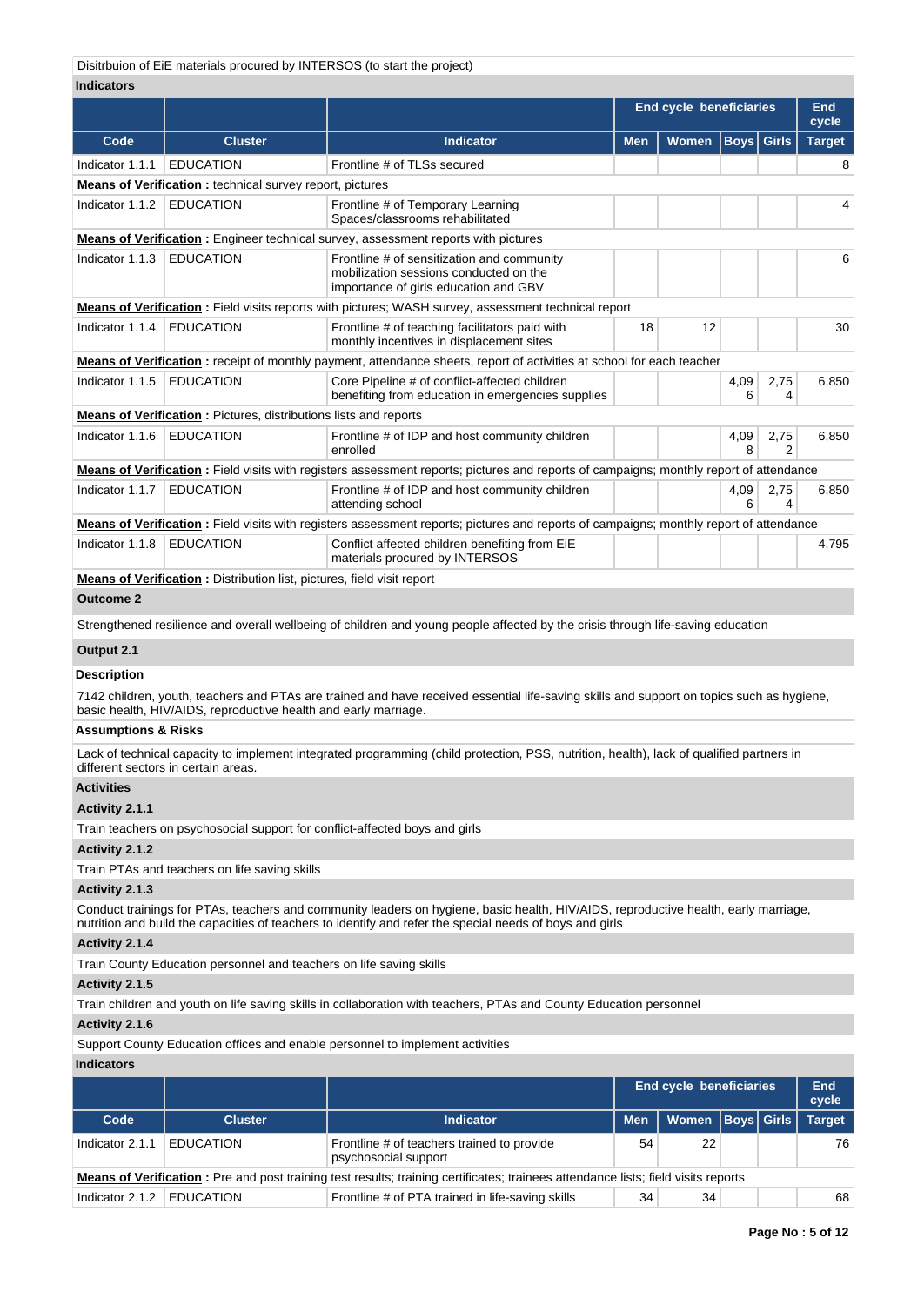|                                                                      |                                                                                                                                                                                      | <b>Means of Verification</b> : Pre and post training test results; training certificates; trainees attendance lists; field visits reports |    |    |           |           |       |  |  |  |  |
|----------------------------------------------------------------------|--------------------------------------------------------------------------------------------------------------------------------------------------------------------------------------|-------------------------------------------------------------------------------------------------------------------------------------------|----|----|-----------|-----------|-------|--|--|--|--|
| Indicator 2.1.3                                                      | <b>EDUCATION</b>                                                                                                                                                                     | Frontline # of teacher trained on referral<br>mechanisms for protection, nutrition and basic<br>health                                    | 66 | 44 |           |           | 110   |  |  |  |  |
|                                                                      | Means of Verification: Pre and post training test results; training certificates; trainees attendance lists; field visits reports; children and<br>youth satisfactory survey reports |                                                                                                                                           |    |    |           |           |       |  |  |  |  |
| Indicator $2.1.4$   EDUCATION                                        |                                                                                                                                                                                      | Frontline # of parents/teachers trained                                                                                                   | 36 | 15 |           |           | 51    |  |  |  |  |
|                                                                      |                                                                                                                                                                                      | Means of Verification: Pre and post training test results; training certificates; trainees attendance lists; field visits reports         |    |    |           |           |       |  |  |  |  |
| Indicator 2.1.5                                                      | <b>EDUCATION</b>                                                                                                                                                                     | Frontline # of children who have developed live-<br>saving and life skills that are relevant and<br>immediately applicable                |    |    | 3,29<br>6 | 2,19<br>6 | 5.492 |  |  |  |  |
|                                                                      |                                                                                                                                                                                      | <b>Means of Verification:</b> field visits reports; children and youth satisfactory survey reports                                        |    |    |           |           |       |  |  |  |  |
| Indicator 2.1.6                                                      | <b>EDUCATION</b>                                                                                                                                                                     | No. of County Education Offices supported                                                                                                 |    |    |           |           | 2     |  |  |  |  |
| <b>Means of Verification:</b> hand over note, and field visit report |                                                                                                                                                                                      |                                                                                                                                           |    |    |           |           |       |  |  |  |  |
|                                                                      | <b>Additional Targets:</b>                                                                                                                                                           |                                                                                                                                           |    |    |           |           |       |  |  |  |  |

# **M & R**

## **Monitoring & Reporting plan**

INTERSOS is committed to monitor and evaluate the actions implementation and dynamics to ensure that results and indicators are achieved within the designated time frame. Programme Coordinator based in Juba as well as the Country Finance officer will ensure a constant and close monitoring of activities from program and administrative/financial point of view, while ensuring all these activities will bring positive synergy effect on each project's implementation. Protection Programme Coordinator will in turn ensure that all protection activities are responding to INTERSOS and global protection standard. Following Cluster's policies and guidelines will ensure the conformity of global standards of monitoring and reporting. INEE MS framework will be a fundamental tool. INTERSOS activities will be regularly reported to the Cluster through experimented tools.

INTERSOS monitoring system will involve all program staff and beneficiaries aiming at: a) assess impact of activities on the lives of beneficiaries, through interviews, focus group discussions, surveys, market surveys and observations, especially during the Post-Distribution monitoring missions; b) assess actual program achievements against its planned objectives and indicators; c) identify strengths and weaknesses of individual program activities; d) make changes to programming as needed to increase the quality of services; and e) advocate for unmet needs and gaps. The project M&E system will include:

- Monthly outputs and outcomes tracking against defined indicators through INTERSOS Project Appraisal Tool (PAT). The PAT is an internal tool which allows close monitoring and evaluation of the project and its impact throughout the implementation;

- Regular field visits;

- 5Ws and other reports

- INEE MS framework for assessments

# - IRNA

### **Workplan**

| <b>Activitydescription</b>                                                                                                                                                                                                                                                               | Year | 2        |                         |              |          |              |                         | 8 | 9 |  |  |
|------------------------------------------------------------------------------------------------------------------------------------------------------------------------------------------------------------------------------------------------------------------------------------------|------|----------|-------------------------|--------------|----------|--------------|-------------------------|---|---|--|--|
| Activity 1.1.1: Carry out rapid assessments and monitor schools in terms of<br>facilities and teaching activities                                                                                                                                                                        | 2016 | X.       |                         | $ X $ $ X $  |          | X.           | $X$ $X$                 |   |   |  |  |
| Activity 1.1.2: Rehabilitate or improve identified schools or set up new TLS.<br>including gender segregated WASH facilities in collaboration with WASH sector                                                                                                                           | 2016 | X        | <b>X</b>                | X            |          |              |                         |   |   |  |  |
| Activity 1.1.3: Carry out sensitization campaigns in the community to encourage<br>education and school enrollment with focus on girl education and promote learning<br>spaces as zones of peace in collaboration with PTAs and local authorities and<br>national and International NGOs | 2016 | X        | ΙX.                     |              |          |              |                         |   |   |  |  |
| Activity 1.1.4: Recruitment of EiE volunteers in Mayom County, training in child-<br>centered teaching skills and monitoring of their activities in compliance with Cluster<br>quidelines and South Sudan Teacher Code of Conduct                                                        | 2016 | X        | $\overline{\mathsf{x}}$ |              |          |              |                         |   |   |  |  |
| Activity 1.1.5: Provision of learning, teaching and life skills materials                                                                                                                                                                                                                | 2016 |          |                         | X            | $\times$ | $\mathsf{x}$ |                         |   |   |  |  |
| Activity 1.1.6: Monitoring of enrollment of boys and girls                                                                                                                                                                                                                               | 2016 | $\times$ | <sup>X</sup>            |              |          |              |                         |   |   |  |  |
| Activity 1.1.7: Monitoring of attendance of boys and girls                                                                                                                                                                                                                               | 2016 | $\times$ | ΙX.                     | $\mathsf{X}$ | <b>X</b> | <b>X</b>     | <sup>X</sup>            | X |   |  |  |
| Activity 1.1.8: Disitrbuion of EiE materials procured by INTERSOS (to start the<br>project)                                                                                                                                                                                              | 2016 | X        | <sup>X</sup>            |              |          |              |                         |   |   |  |  |
| Activity 2.1.1: Train teachers on psychosocial support for conflict-affected boys and<br>girls                                                                                                                                                                                           | 2016 |          |                         | X            | $\times$ |              |                         |   |   |  |  |
| Activity 2.1.2: Train PTAs and teachers on life saving skills                                                                                                                                                                                                                            | 2016 |          |                         | X            | $\times$ |              |                         |   |   |  |  |
| Activity 2.1.3: Conduct trainings for PTAs, teachers and community leaders on<br>hygiene, basic health, HIV/AIDS, reproductive health, early marriage, nutrition and<br>build the capacities of teachers to identify and refer the special needs of boys and<br>girls                    | 2016 |          | X.                      | IX.          | X.       | ΙX.          | $\overline{\mathsf{x}}$ | X |   |  |  |
| Activity 2.1.4: Train County Education personnel and teachers on life saving skills                                                                                                                                                                                                      | 2016 |          |                         | X            | X        | $\times$     |                         |   |   |  |  |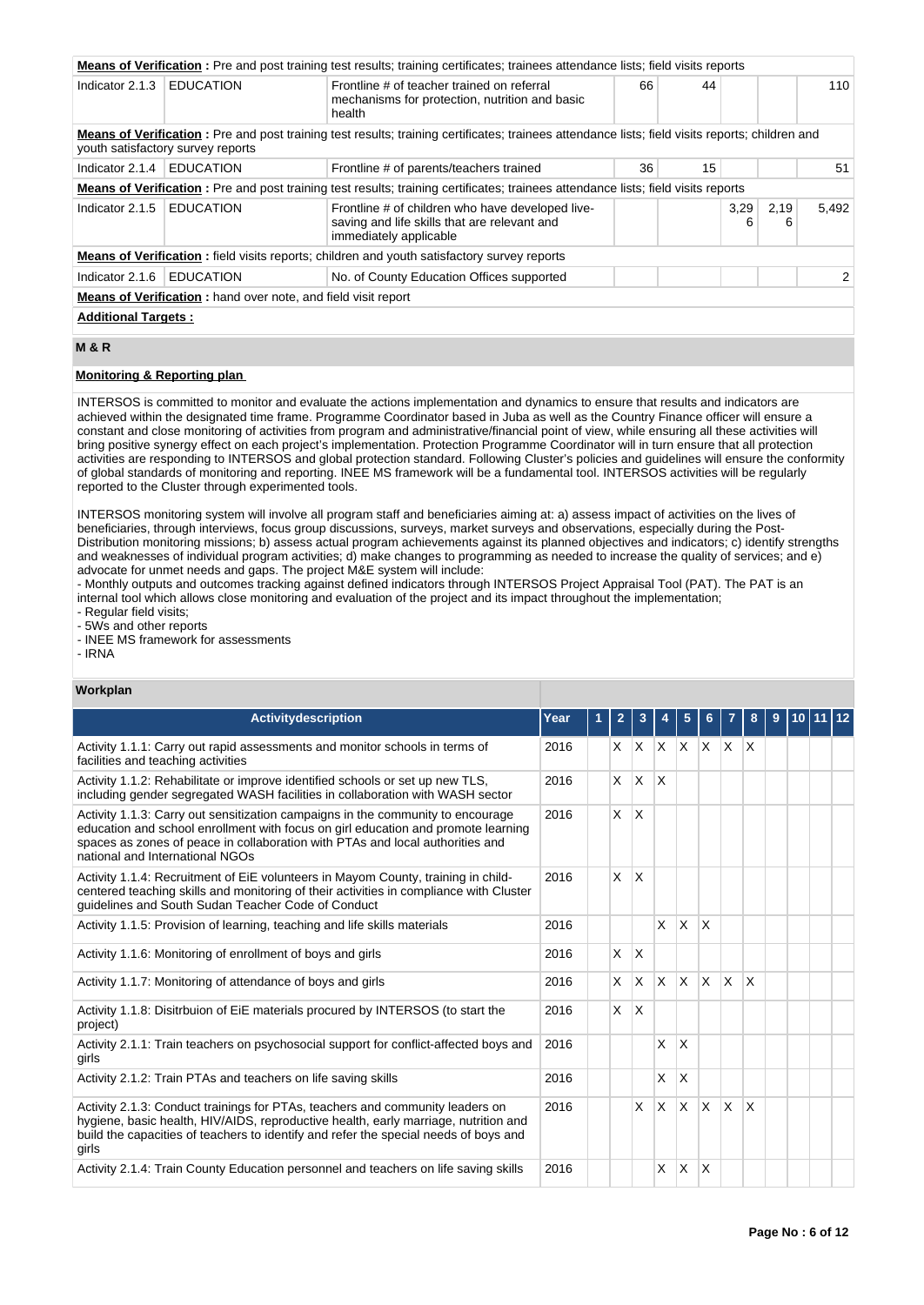| Activity 2.1.5: Train children and youth on life saving skills in collaboration with<br>teachers, PTAs and County Education personnel | 2016 |  |  |   | x |  |  |  |
|---------------------------------------------------------------------------------------------------------------------------------------|------|--|--|---|---|--|--|--|
| Activity 2.1.6: Support County Education offices and enable personnel to<br>implement activities                                      | 2016 |  |  | х |   |  |  |  |
| <b>OTHER INFO</b>                                                                                                                     |      |  |  |   |   |  |  |  |

## **Accountability to Affected Populations**

INTERSOS tries to incorporate all members of the communities including youth and women, as much as possible in all activities related to schools. Also local authorities and community leaders are involved with the aim also of ensuring the sustainability of the project.

## **Implementation Plan**

A dedicated Project Manager will directly supervise staff, while Programme Coordinator and Country Admin provide overall supervision and administrative advice respectively. As above, implementation is monitored through INTERSOS' Project Appraisal Tool(PAT), while PMs are requested to submit Financial Plan at the beginning of project, and asked to strictly follow the plan for their expenses.

Project activities are well coordinated with all relevant stake-holders, including Education Cluster, other education partners both in Yambio and in Mayom County, state, local authorities and beneficiaries, while INTERSOS maintains its independence on decision making and strictly adheres to principle of neutrality and impartiality so that the support is directed to the beneficiaries.

Throughout this intervention, INTERSOS especially maintains close coordination with National-level Education Cluster, in order to ensure that the activities are addressing the gaps and are complementary, avoiding any overlap.. As the security situation in Yambio has recently deteriorated, implementation of activities have to be planned carefully taking in consideration the volatility of the situation. INTERSOS, with appropriate facilities enabling constant presence in the area, will continue to deliver quality education in emergencies activities. In the event of security not allowing to operate in Yambio for the duration of the project period, INTERSOS contingency plan will enable swift transfer of resources to Mayom County, where it is proposed to complement the activities already ongoing in Mayom County, upon approval of this project.

### **Coordination with other Organizations in project area**

| Name of the organization                               | Areas/activities of collaboration and rationale                                                                                                                                                                                                                                                                                                                                                                                                                                                                    |
|--------------------------------------------------------|--------------------------------------------------------------------------------------------------------------------------------------------------------------------------------------------------------------------------------------------------------------------------------------------------------------------------------------------------------------------------------------------------------------------------------------------------------------------------------------------------------------------|
| Education Cluster (State Cluster and National Cluster) | INTERSOS works closely with the Cluster so that its policy,<br>principles and standards will be shared and understood by its<br>partners. INTERSOS PMs or Coordinator also attend regularly to<br>national level Cluster meeting, so that information about Education<br>are updated to National-level Cluster.                                                                                                                                                                                                    |
| WASH Protection, Health partners                       | In order to implement this project in the two locations, INTERSOS<br>will look for the collaboration of partners in different sectors. Ad hoc<br>meetings will be arranged to share information and coordinate<br>activities. INTERSOS will also attend Inter Cluster Working Groups<br>and Humanitarian Forums where present in order to update and be<br>updated on humanitarian issues also linked to Education sector and<br>be sure the intervention is in line with the global response in the two<br>areas. |
| Community Based Organizations (CBO)                    | In both locations, INTERSOS will closely work with the community to<br>plan the implementation of each activity and realize them. Both<br>women and men of different ages will be involved, considering the<br>different typology of activity.                                                                                                                                                                                                                                                                     |
| For decoration the class of The Bester                 |                                                                                                                                                                                                                                                                                                                                                                                                                                                                                                                    |

### **Environment Marker Of The Project**

B+: Medium environmental impact with mitigation(sector guidance)

### **Gender Marker Of The Project**

2a-The project is designed to contribute significantly to gender equality

#### **Justify Chosen Gender Marker Code**

Planning this project a gender analysis has been conducted that informs project activities and outcomes. This is illustrated also in indicators. Beneficiaries are disaggregated by sex.

There are evidences of beneficiaries' participation at each step of project from needs assessment,

project design to project implementation.

There is a good level of consistency between beneficiaries' needs, projects strategies and project outcomes.

### **Protection Mainstreaming**

The fact that Protection is among INTERSOS Programmes in South Sudan helps all INTERSOS projects implemented in the Country to fit with protection mainstreaming purpose. One of INTERSOS's goals is realizing multisectorial and integrated projects. In order to do that, all Programmes in INTERSOS are coordinating internally and, specially, Protection Program is giving its support to all the others. In particular, Education Program works closely with Protection one and all its components, including GBV and Child Protection (GBV including PSS, CP including PSS and FTR). Protection mainstreaming and the three key concepts of 'do-no-harm', 'equality', and 'accountability to affected people' will be incorporated into programming. Populations with specific vulnerabilities will be specially considered and targeted with assistance that can meet their specific needs.

### **Country Specific Information**

#### **Safety and Security**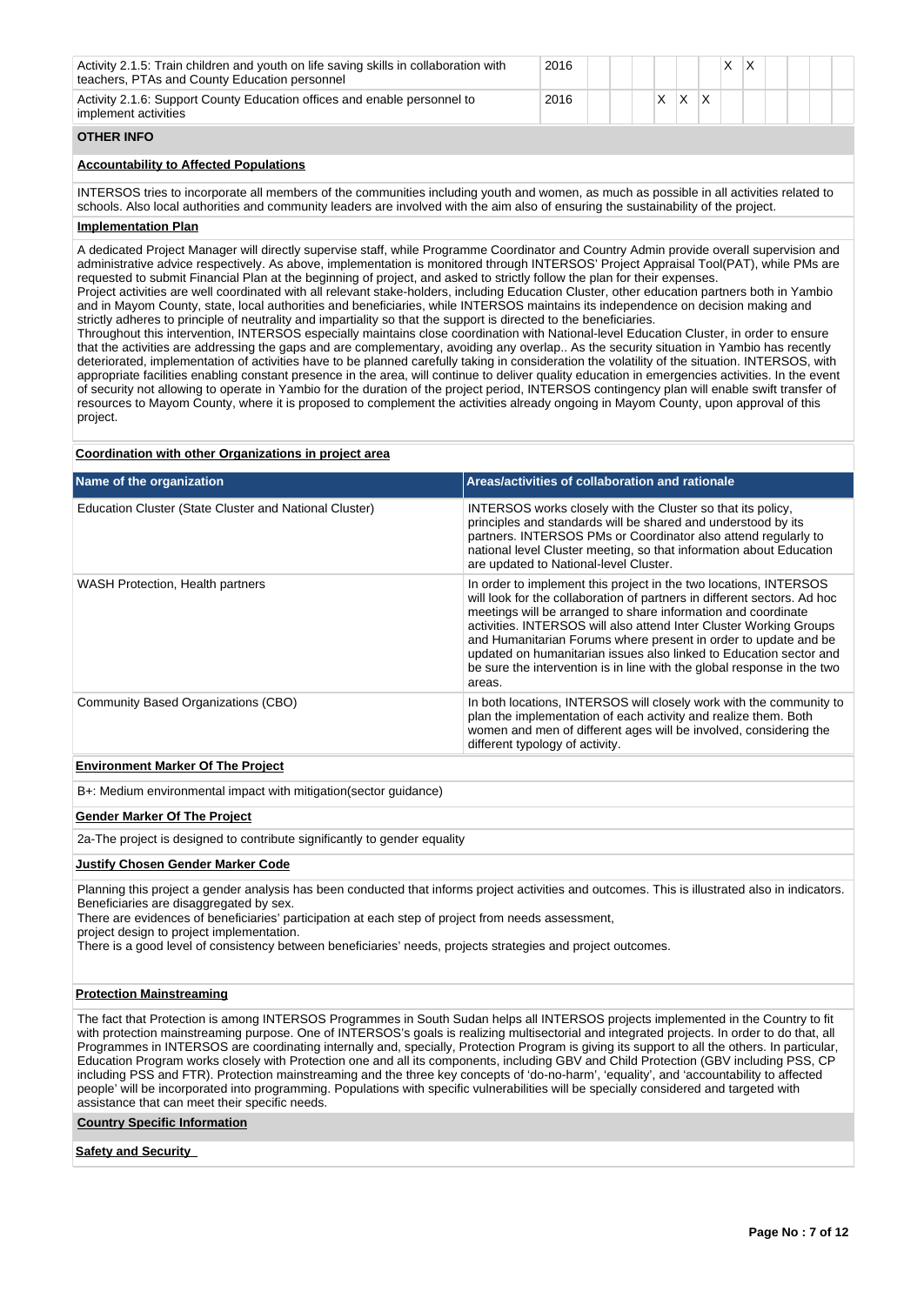According to INTERSOS assessment, in Mayom County there are no recent fights reported. In terms of security, Mayom town and vicinity are reported as a safe to operate for humanitarian organizations. According to the same assessment, only in the north of Mayom County the situation is unstable. In fact, the road from Mayom to the north, through Abiemnon in direction of Sudan is reported to be dangerous, due to attacks to convoys transporting goods from Sudan. The road is patrolled; however, still it is dissuaded to travel by that road. As a consequence of recent fights and armed attacks in Western Equatoria State (latest reported on 4th January) the situation is still volatile. However, humanitarian organizations evacuated in December, are currently going back to Yambio town and other areas of the State to start or continue their activities there. Local authorities are present and, Education County in particular, is available and ready to update education partners on security issues. In case of new evacuation, INTERSOS is able to ensure security forstaff: the Organization dispose of 1 compound with security guards and vehicles, whilst relying on UNMISS and other partners' collaboration and support. Moreover, in Yambio there is an airport for internal flights, including UNHAS flights.

### **Access**

Both Mayom town and Yambio town have an airport and are reachable by flight and by road as well. The vicinity of two towns is accessible as well, by road. The main issue can be related to security in certain areas.

### **BUDGET**

| Code | <b>Budget Line Description</b>                                                                                                                                                                                                  |   | D / S Quantity Unit | cost                   | <b>Duration</b><br><b>Recurran</b><br>ce | %<br>charged<br>to CHF | <b>Total Cost</b> |
|------|---------------------------------------------------------------------------------------------------------------------------------------------------------------------------------------------------------------------------------|---|---------------------|------------------------|------------------------------------------|------------------------|-------------------|
|      | <b>Staff and Other Personnel Costs</b>                                                                                                                                                                                          |   |                     |                        |                                          |                        |                   |
| 1.1  | <b>Education Project Manager</b>                                                                                                                                                                                                | D |                     | $1 \, 5,500$<br>.00    | 6                                        | 100%                   | 33,000.00         |
|      | 100% contribution to 1 Project Manager (international) @ 5,500 USD / mo. Unit cost includes gross salary, medical and life<br>insurance, legal registration in the country, international flight, etc etc                       |   |                     |                        |                                          |                        |                   |
| 1.2  | <b>Education Officer</b>                                                                                                                                                                                                        | D |                     | $1 \mid 1,150$<br>.00  | 6                                        | 100%                   | 6.900.00          |
|      | 100% contribution to 1 Education Officer (national) @ 1,150 USD / mo. Unit cost includes gross salary and medical insurance                                                                                                     |   |                     |                        |                                          |                        |                   |
| 1.3  | <b>Education Monitoring Assistant</b>                                                                                                                                                                                           | D |                     | 2   850.0              | 6                                        | 100%                   | 10,200.00         |
|      | Two monitoring assistants @ 850 USD / mo each. Unit cost includes gross salary and medical insurance                                                                                                                            |   |                     |                        |                                          |                        |                   |
| 1.4  | <b>Head of Mission</b>                                                                                                                                                                                                          | S |                     | 1   6,000<br>.00       | 6                                        | 9%                     | 3,060.00          |
|      | 8.50% contribution to Head of Mission @ 6,000 USD / mo. Unit cost includes gross salary, medical and life insurance, legal<br>registration in the country, quota of international flight as per % budgeted, etc etc             |   |                     |                        |                                          |                        |                   |
| 1.5  | Logistic coordinator                                                                                                                                                                                                            | D | 1 <sup>1</sup>      | 5,500<br>.00.          | 6                                        | 9%                     | 2,805.00          |
|      | 8.50% contribution to Logistic coordinator @ 5,500 USD / mo roving. Unit cost includes gross salary, medical and life insurance,<br>legal registration in the country, quota of international flight as per % budgeted, etc etc |   |                     |                        |                                          |                        |                   |
| 1.6  | Unskilled casual workers                                                                                                                                                                                                        | D | 7                   | 2.80                   | 75                                       | 100%                   | 1,470.00          |
|      | @ 50ssp/1 person/1 day (Mayom) - 7 persons*75days                                                                                                                                                                               |   |                     |                        |                                          |                        |                   |
| 1.7  | Skilled casual workers                                                                                                                                                                                                          | D | 5                   | 8.20                   | 75                                       | 100%                   | 3,075.00          |
|      | @ 150ssp/1 person/1 day (Mayom) - 5 persons*75days                                                                                                                                                                              |   |                     |                        |                                          |                        |                   |
| 1.8  | <b>Incentives Teachers</b>                                                                                                                                                                                                      | D |                     | 30 60.00               | 6                                        | 100%                   | 10,800.00         |
|      | 60usd/month/30pax                                                                                                                                                                                                               |   |                     |                        |                                          |                        |                   |
| 1.9  | <b>Security Guards</b>                                                                                                                                                                                                          | S |                     | 6 680.0<br>0           | 6                                        | 17%                    | 4,039.20          |
|      | 16.50% contribution to 6 guards @ 680 USD / mo based in Juba. Unit cost includes gross salary and medical insurance                                                                                                             |   |                     |                        |                                          |                        |                   |
| 1.10 | <b>Finance Officer</b>                                                                                                                                                                                                          | S |                     | $1 \mid 5,500$<br>.00. | 6                                        | 9%                     | 2.805.00          |
|      | 8.50% contribution to Finance Officcer @ 5,500 USD/mo. Unit cost includes gross salary, medical and life insurance, legal<br>registration in the country, quota of international flight as per % budgeted, etc etc              |   |                     |                        |                                          |                        |                   |
|      | <b>Section Total</b>                                                                                                                                                                                                            |   |                     |                        |                                          |                        | 78,154.20         |
|      | <b>Supplies, Commodities, Materials</b>                                                                                                                                                                                         |   |                     |                        |                                          |                        |                   |
| 2.1  | Visibility                                                                                                                                                                                                                      | D |                     | 1 750.0<br>0           | $\mathbf{1}$                             | 100%                   | 750.00            |
|      | Visibility materials                                                                                                                                                                                                            |   |                     |                        |                                          |                        |                   |
| 2.2  | Communication devices and materials (banners, megaphone,<br>etc.)                                                                                                                                                               | D |                     | 2 500.0<br>0           | 3                                        | 100%                   | 3,000.00          |
|      | materials and tools for awarness raising campaigns                                                                                                                                                                              |   |                     |                        |                                          |                        |                   |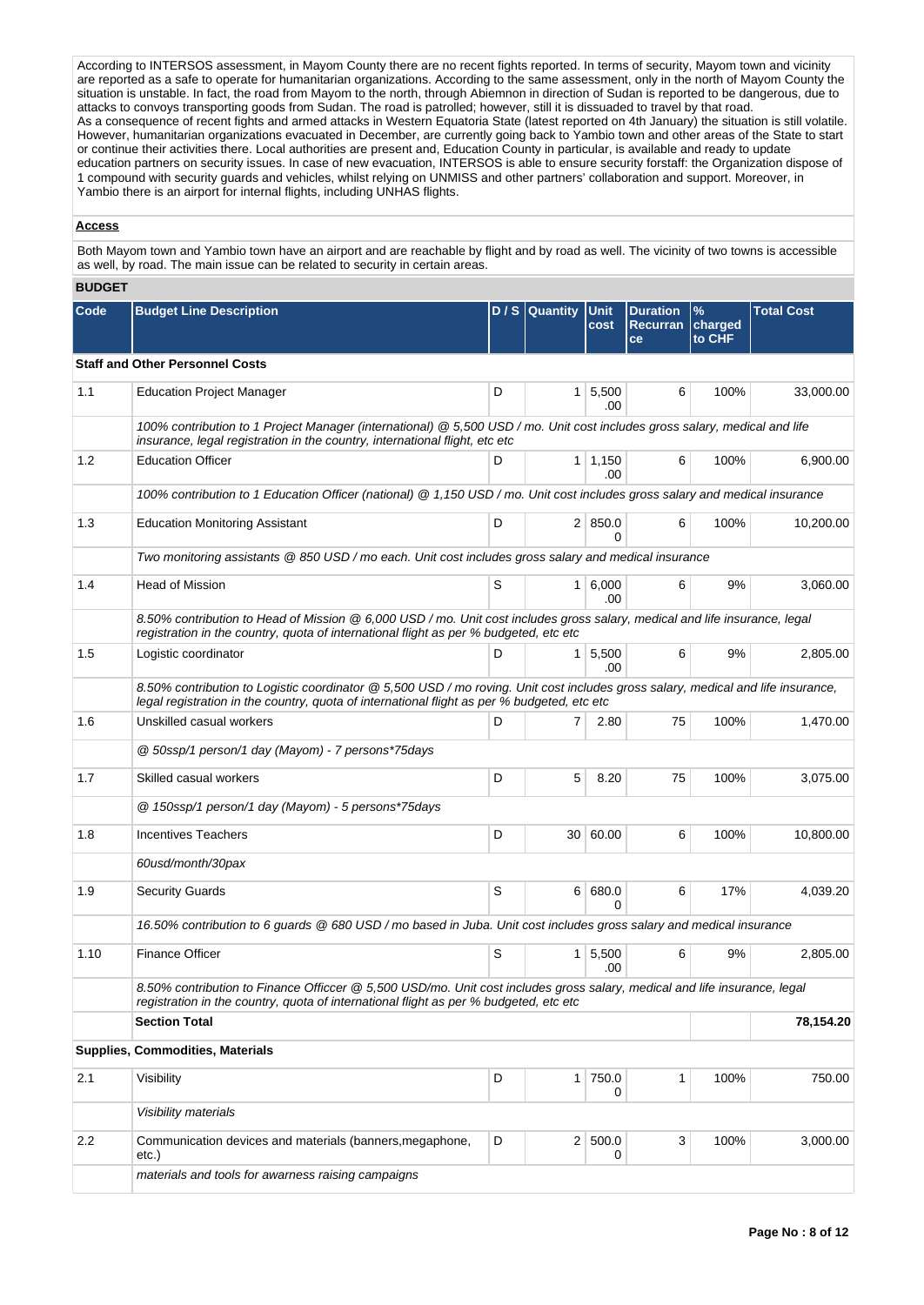| 2.3           | <b>Teaching Materials</b>                                                                                                                                                                                                                               | D | 2              | 400.0<br>0            | 1            | 100% | 800.00    |
|---------------|---------------------------------------------------------------------------------------------------------------------------------------------------------------------------------------------------------------------------------------------------------|---|----------------|-----------------------|--------------|------|-----------|
|               | stationery and handouts                                                                                                                                                                                                                                 |   |                |                       |              |      |           |
| 2.4           | Training teachers and PTAs on life saving skills (stationery,<br>materials and refreshment)                                                                                                                                                             | D | 4              | 408.0<br>$\Omega$     | 1            | 100% | 1,632.00  |
|               | 4 days/68pax/6usd                                                                                                                                                                                                                                       |   |                |                       |              |      |           |
| 2.5           | Training teachers on PSS (stationery, materials and<br>refreshment)                                                                                                                                                                                     | D | 3 <sup>1</sup> | 456.0<br>0            | $\mathbf{1}$ | 100% | 1,368.00  |
|               | 3 days/76pax/6 usd                                                                                                                                                                                                                                      |   |                |                       |              |      |           |
| 2.6           | Trainings for PTAs, teachers and community leaders on<br>hygiene, basic health, HIV/AIDS, reproductive health, early<br>marriage, nutrition and building referral capacity of teachers<br>(stationery, materials, trainers allowances and refreshments) | D | 2 <sup>1</sup> | 660.0<br>0            | 6            | 100% | 7,920.00  |
|               | 1 day/110pax/6usd                                                                                                                                                                                                                                       |   |                |                       |              |      |           |
| 2.7           | Training for County Education personnel and teachers on life<br>saving skills                                                                                                                                                                           | D | 4              | 306.0<br>0            | 1            | 100% | 1,224.00  |
|               | 4 days/51pax/6usd                                                                                                                                                                                                                                       |   |                |                       |              |      |           |
| 2.8           | Capacity building trainings of teachers to identify and refer the<br>special needs of boys and girls -                                                                                                                                                  | D | 2 <sup>1</sup> | 400.0<br>$\Omega$     | 1            | 100% | 800.00    |
|               | training on referral pathways (stationery, materials, trainers, refreshment) - 2 days                                                                                                                                                                   |   |                |                       |              |      |           |
| 2.9           | Training for children and youth on life saving skills                                                                                                                                                                                                   | D | 3 <sup>1</sup> | 800.0<br>0            | 2            | 100% | 4.800.00  |
|               | in collaboration with teachers, PTAs and County Education personnel - 3 days                                                                                                                                                                            |   |                |                       |              |      |           |
| 2.10          | Construction company in Yambio for rehabilitation/to secure<br><b>Learning Spaces</b>                                                                                                                                                                   | D |                | 6 2,000<br>.00        | 1            | 100% | 12,000.00 |
|               | Rehabilitation of TLS or setting up of fences for existing learning spaces in Yambio                                                                                                                                                                    |   |                |                       |              |      |           |
| 2.11          | Learning material                                                                                                                                                                                                                                       | D | 4795           | 2.00                  | 1            | 100% | 9,590.00  |
|               | school material to start the project                                                                                                                                                                                                                    |   |                |                       |              |      |           |
| 2.12          | <b>Support County Education offices</b>                                                                                                                                                                                                                 | D |                | $2 \mid 1,000$<br>.00 | 1            | 100% | 2,000.00  |
|               | stationery to implement activities                                                                                                                                                                                                                      |   |                |                       |              |      |           |
| 2.13          | Rehabilitation/Secure TLS in Mayom                                                                                                                                                                                                                      | D |                | 6 2,000<br>.00        | 1            | 100% | 12,000.00 |
|               | Rehabilitation of TLS or setting up of fences for existing learning spaces in Mayom                                                                                                                                                                     |   |                |                       |              |      |           |
|               | <b>Section Total</b>                                                                                                                                                                                                                                    |   |                |                       |              |      | 57,884.00 |
| <b>Travel</b> |                                                                                                                                                                                                                                                         |   |                |                       |              |      |           |
| 5.1           | Airplane Tickets (inside South Sudan)                                                                                                                                                                                                                   | D | 1 <sup>1</sup> | 400.0<br>0            | 6            | 100% | 2,400.00  |
|               | One round trip per month                                                                                                                                                                                                                                |   |                |                       |              |      |           |
| 5.2           | Vehicle fuel and maintenance (Yambio + Mayom)                                                                                                                                                                                                           | D |                | 2 500.0<br>0          | 6            | 100% | 6,000.00  |
|               | Fuel and vehicle maintenance in project locations                                                                                                                                                                                                       |   |                |                       |              |      |           |
| 5.3           | Vehicle rent (Yambio)                                                                                                                                                                                                                                   | D |                | $1 \mid 3,100$<br>.00 | 6            | 100% | 18,600.00 |
|               | Rent of vehicle in Yambio @ 3,100 USD per month, including driver                                                                                                                                                                                       |   |                |                       |              |      |           |
| 5.4           | Vehicle rent (Mayom)                                                                                                                                                                                                                                    | D |                | $1 \mid 1,500$<br>.00 | 6            | 100% | 9,000.00  |
|               | Rent 1 vehicle @ 250 USD/day per 6 days/month (Mayom)                                                                                                                                                                                                   |   |                |                       |              |      |           |
| 5.5           | Accomodation rental (Mayom)                                                                                                                                                                                                                             | D | 1 <sup>1</sup> | 300.0<br>0            | 6            | 100% | 1,800.00  |
|               | @ 50 USD/day per 1 person - 6 days/month                                                                                                                                                                                                                |   |                |                       |              |      |           |
|               | <b>Section Total</b>                                                                                                                                                                                                                                    |   |                |                       |              |      | 37,800.00 |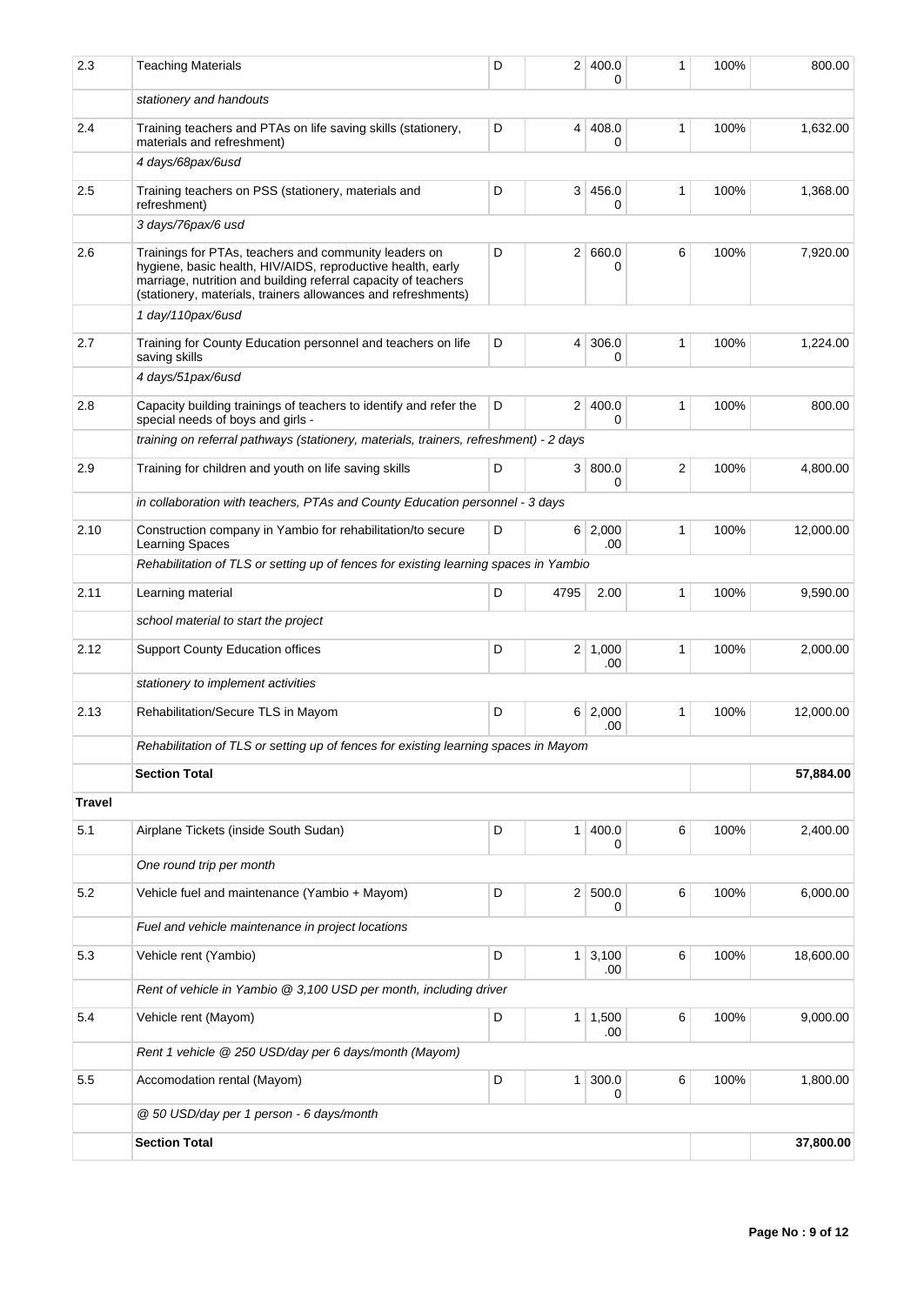|                   | <b>General Operating and Other Direct Costs</b>                                                                       |   |                |                       |   |      |            |
|-------------------|-----------------------------------------------------------------------------------------------------------------------|---|----------------|-----------------------|---|------|------------|
| 7.1               | Communication cost                                                                                                    | D | 1 <sup>1</sup> | 1,000<br>.00          | 6 | 50%  | 3,000.00   |
|                   | internet and airtime - Mayom and Yambio                                                                               |   |                |                       |   |      |            |
| 7.2               | Office supplies & Office maintenance (Yambio)                                                                         | D | 1              | 1,800<br>.00          | 6 | 27%  | 2,916.00   |
|                   | 27% contribution to Contribution to office supplies (papers, pens, toner ink, utilities etc) and maintenance services |   |                |                       |   |      |            |
| 7.3               | Rent of premises Juba                                                                                                 | S |                | $1 \mid 7,000$<br>.00 | 6 | 9%   | 3,570.00   |
|                   | 8.50% Contribution to rent of premises in Juba                                                                        |   |                |                       |   |      |            |
| 7.4               | Monitoring and Evaluation                                                                                             | S | 1              | 1,500<br>.00          | 6 | 33%  | 2,999.70   |
|                   | Contribution to Monitoring and Evaluation mission (flight, visa, accomodation)                                        |   |                |                       |   |      |            |
| 7.5               | Bank costs                                                                                                            | S |                | $1$ 75.00             | 6 | 100% | 450.00     |
|                   | <b>Bank charges</b>                                                                                                   |   |                |                       |   |      |            |
|                   | <b>Section Total</b>                                                                                                  |   |                |                       |   |      | 12,935.70  |
| <b>SubTotal</b>   |                                                                                                                       |   | 4,898.00       |                       |   |      | 186,773.90 |
| <b>Direct</b>     |                                                                                                                       |   |                |                       |   |      | 169,850.00 |
| Support           |                                                                                                                       |   | 16,923.90      |                       |   |      |            |
| <b>PSC Cost</b>   |                                                                                                                       |   |                |                       |   |      |            |
|                   | <b>PSC Cost Percent</b>                                                                                               |   |                |                       |   |      | 7%         |
| <b>PSC Amount</b> |                                                                                                                       |   |                |                       |   |      | 13,074.17  |
| <b>Total Cost</b> |                                                                                                                       |   |                |                       |   |      | 199,848.07 |
|                   | <b>Grand Total CHF Cost</b>                                                                                           |   |                |                       |   |      | 199,848.07 |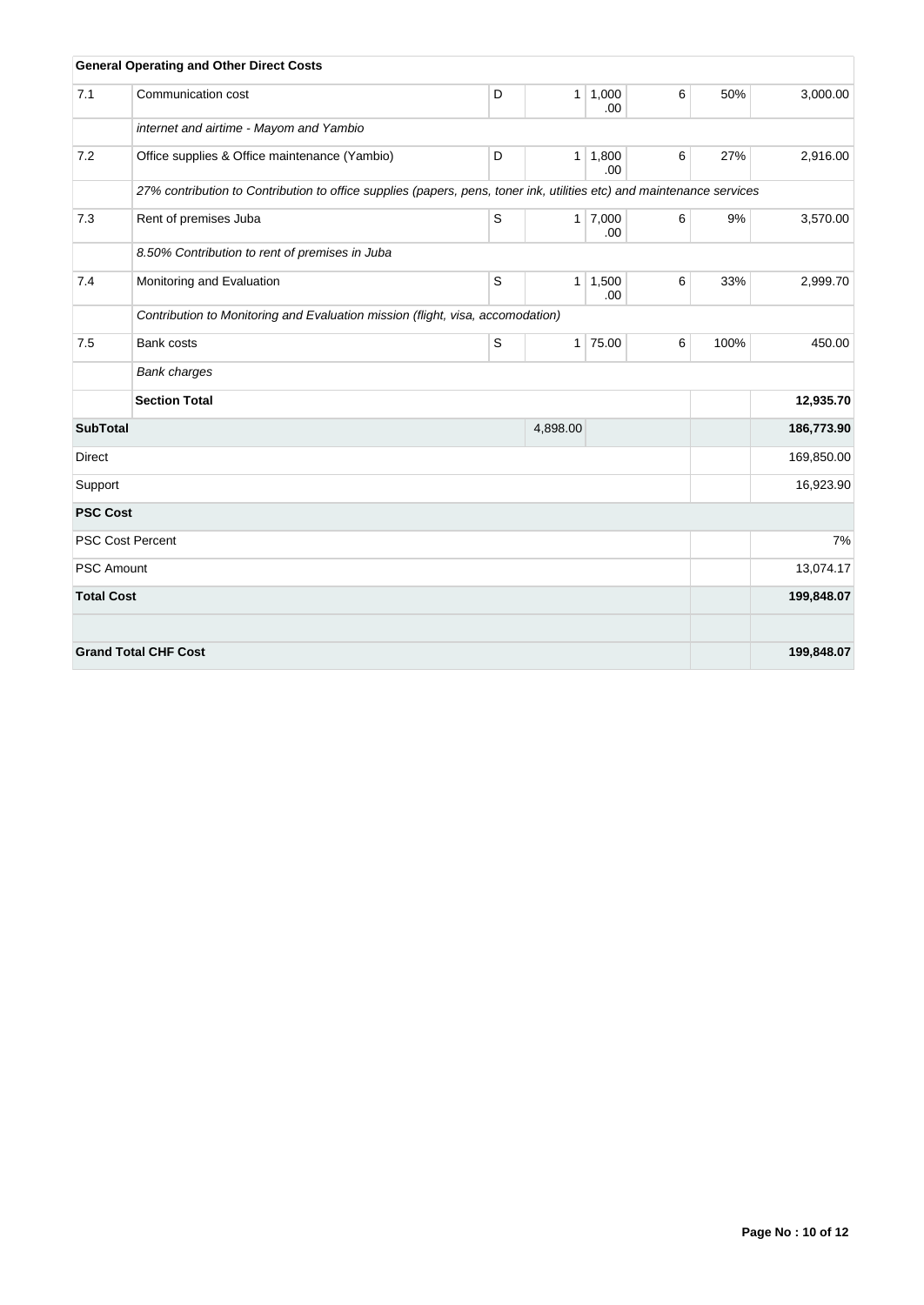# **Project Locations**

| <b>Location</b> | <b>Estimated</b><br>percentage<br>of budget<br>for each<br><b>location</b> | <b>Estimated number of beneficiaries</b><br>for each location |  |                |  | <b>Activity Name</b>                                                                                                                                                                                                                                                                                                                                                                                                                                                                                                                                                                                                                                                                                                                                                                                                                                                                                                                                                                                                                                                                                                                                                                                                                                                                                                                                                                                                                                                                                                                                                                                                                                                                                                                                                                                                                                                                                                                                                         |
|-----------------|----------------------------------------------------------------------------|---------------------------------------------------------------|--|----------------|--|------------------------------------------------------------------------------------------------------------------------------------------------------------------------------------------------------------------------------------------------------------------------------------------------------------------------------------------------------------------------------------------------------------------------------------------------------------------------------------------------------------------------------------------------------------------------------------------------------------------------------------------------------------------------------------------------------------------------------------------------------------------------------------------------------------------------------------------------------------------------------------------------------------------------------------------------------------------------------------------------------------------------------------------------------------------------------------------------------------------------------------------------------------------------------------------------------------------------------------------------------------------------------------------------------------------------------------------------------------------------------------------------------------------------------------------------------------------------------------------------------------------------------------------------------------------------------------------------------------------------------------------------------------------------------------------------------------------------------------------------------------------------------------------------------------------------------------------------------------------------------------------------------------------------------------------------------------------------------|
|                 | Women   Boys   Girls   Total<br>Men                                        |                                                               |  |                |  |                                                                                                                                                                                                                                                                                                                                                                                                                                                                                                                                                                                                                                                                                                                                                                                                                                                                                                                                                                                                                                                                                                                                                                                                                                                                                                                                                                                                                                                                                                                                                                                                                                                                                                                                                                                                                                                                                                                                                                              |
| Unity -> Mayom  | 55                                                                         | 96                                                            |  | 64 2,253 1,515 |  | 3,928 Activity 1.1.1 : Carry out rapid assessments and<br>monitor schools in terms of facilities and teaching<br>activities<br>Activity 1.1.2 : Rehabilitate or improve identified<br>schools or set up new TLS, including gender<br>segregated WASH facilities in collaboration with<br>WASH sector<br>Activity 1.1.3 : Carry out sensitization campaigns<br>in the community to encourage education and<br>school enrollment with focus on girl education<br>and promote learning spaces as zones of peace<br>in collaboration with PTAs and local authorities<br>and national and International NGOs<br>Activity 1.1.4 : Recruitment of EiE volunteers in<br>Mayom County, training in child-centered<br>teaching skills and monitoring of their activities in<br>compliance with Cluster guidelines and South<br>Sudan Teacher Code of Conduct<br>Activity 1.1.5 : Provision of learning, teaching and<br>life skills materials<br>Activity 1.1.6 : Monitoring of enrollment of boys<br>and girls<br>Activity 1.1.7 : Monitoring of attendance of boys<br>and girls<br>Activity 1.1.8 : Disitrbuion of EiE materials<br>procured by INTERSOS (to start the project)<br>Activity 2.1.1 : Train teachers on psychosocial<br>support for conflict-affected boys and girls<br>Activity 2.1.2 : Train PTAs and teachers on life<br>saving skills<br>Activity 2.1.3 : Conduct trainings for PTAs,<br>teachers and community leaders on hygiene,<br>basic health, HIV/AIDS, reproductive health,<br>early marriage, nutrition and build the capacities<br>of teachers to identify and refer the special needs<br>of boys and girls<br>Activity 2.1.4 : Train County Education personnel<br>and teachers on life saving skills<br>Activity 2.1.5 : Train children and youth on life<br>saving skills in collaboration with teachers, PTAs<br>and County Education personnel<br>Activity 2.1.6 : Support County Education offices<br>and enable personnel to implement activities |